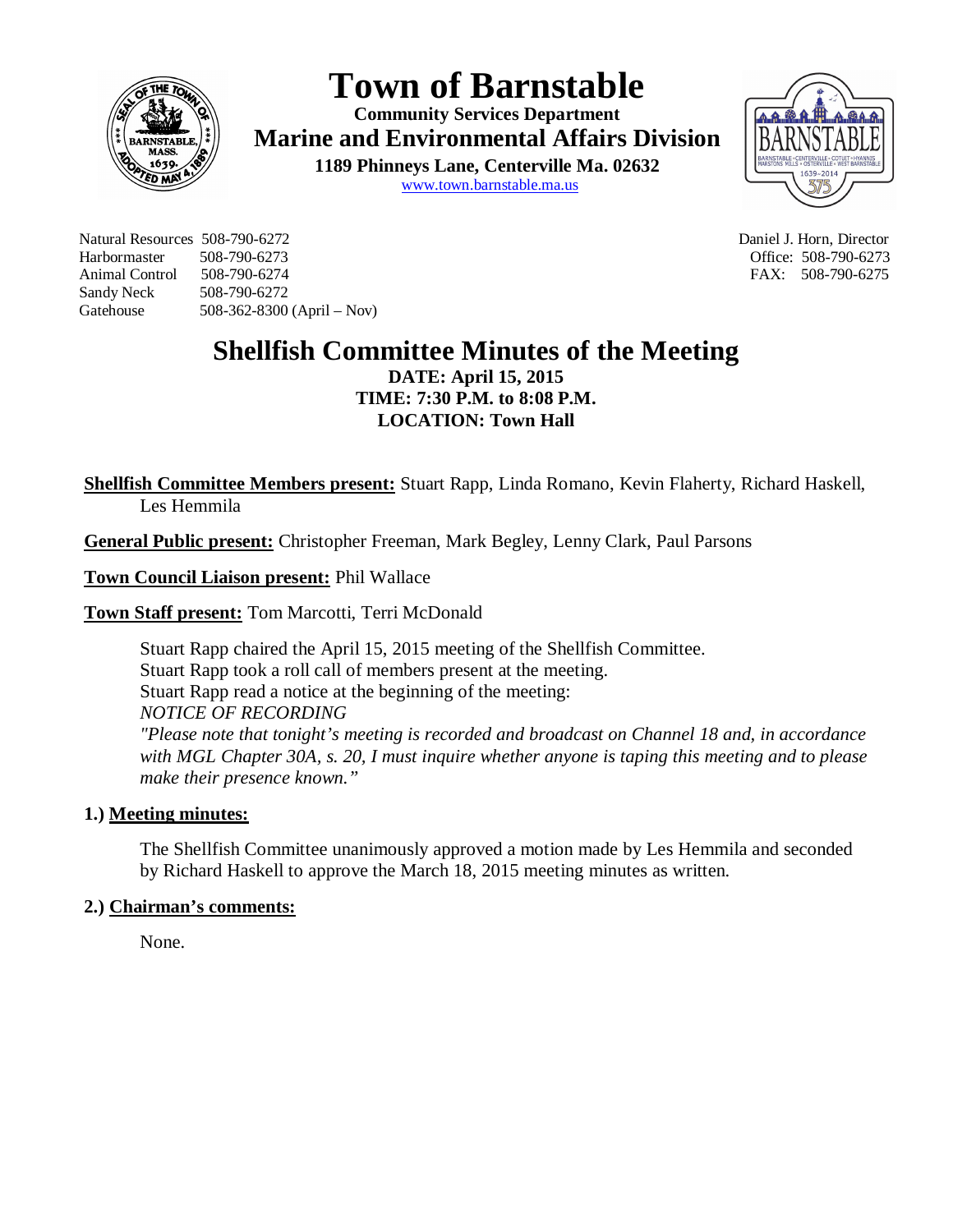#### **3.) Natural Resource Propagation Report:**

Tom Marcotti reported the following information:

Relaying of contaminated quahog stock is schedule for April 21, 2015. 1,200 Bushels are anticipated to be received at \$18/bushel. It is expected to contain mostly cherrystone and topneck size quahogs. The stock will be coming from the Taunton River where the contractors drag for the stock. The relay areas of Cordwood Lane and Bluff Point will be receiving this stock and closures are detailed below.

#### **Division of Marine Fisheries and Town of Barnstable Shellfish Relay Area Definitions for 2015 Out - of - Town DMF Contaminated Quahog Relays**

**Area 1 Close April 21, 2015 Open Fall 2015**

### **Cordwood Lane Relay Area (Northern Portion) DMF/SC 21.21**

The northern portion of the Cordwood Lane Relay Area is defined as: the waters, flats and shoreline of that portion of Cotuit Bay located within the area defined by the "No Shellfishing" sign/post located on the shore at 721 Old Post Road to the NR "No Shellfishing" sign/buoy located offshore to the green navigational buoy at the southern end of the Cotuit Narrows to the "No Shellfishing" sign/post located on the shore at 765 Old Post Road.

#### **Area 2 Close April 21, 2015 Open Fall 2015 Bluff Point Relay Area (DMF/SC21.20)**

The Bluff Point Relay Area is defined as: the waters, flats and shoreline of that portion of Cotuit Bay from the pier at 124 Bluff Point Drive to the "No Shellfishing" sign / post located along the shoreline at 28 Bluff Point Drive extending to the "NR" sign / buoys located offshore.

#### **Comments:**

Les Hemmila expressed his disapproval of relaying stock from outside of our area into our bays. His concern is invasive species and outside contaminants that he believes could potentially harm our natural stock.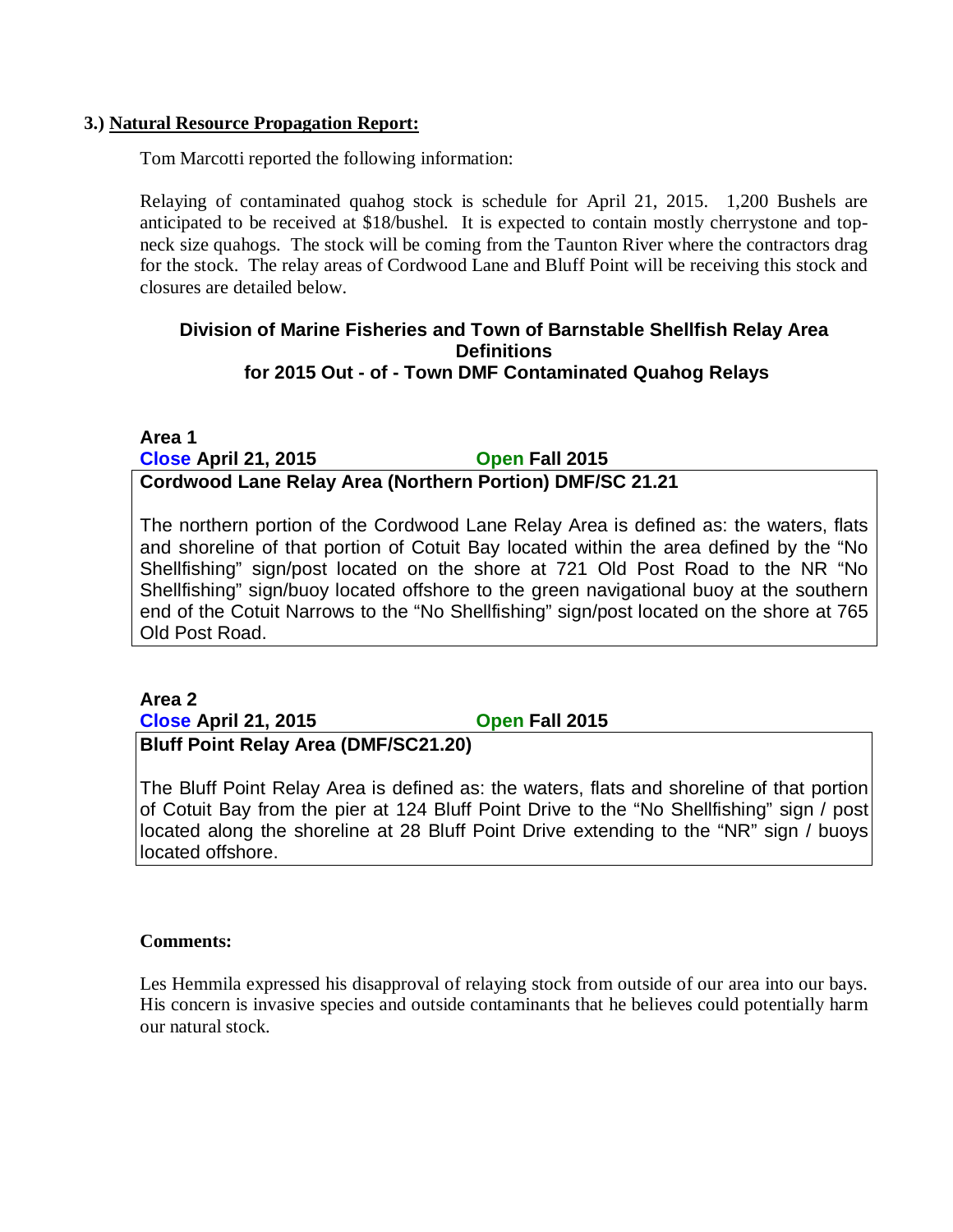Lenny Clark also expressed concern with spending this amount of money for outside stock. He brought up the idea of contracting out or purchasing/building an escalator dredge to harvest from the Town of Barnstable's contaminated areas to relay our own stock. There was much discussion on this topic.

#### **Centerville River Relay**:

Liz Lewis and Amy Croteau will be coordinating relays from Bumps River and Centerville River this May and June.

| May and June 2015 Schedule<br><b>Centerville and Bumps River Contaminated Quahog Relay</b><br>* <u>MEET AT DOWSE'S BEACH PARKING LOT</u> *<br>Boat leaves the parking lot at the times below |     |                    |        |     |            |
|----------------------------------------------------------------------------------------------------------------------------------------------------------------------------------------------|-----|--------------------|--------|-----|------------|
|                                                                                                                                                                                              |     |                    | May 7  | Thu | 7:15am     |
|                                                                                                                                                                                              |     |                    | May 8  | Fri | 8:00 am    |
|                                                                                                                                                                                              |     |                    | May 11 | Mon | $10:45$ am |
| May 12                                                                                                                                                                                       | Tue | $11:45 \text{ am}$ |        |     |            |
| May 20                                                                                                                                                                                       | Wed | 6:30 am            |        |     |            |
| May 21                                                                                                                                                                                       | Thu | $7:30 \text{ am}$  |        |     |            |
| May 22                                                                                                                                                                                       | Fri | $8:15 \text{ am}$  |        |     |            |
| Jun 4                                                                                                                                                                                        | Thu | 6:30 am            |        |     |            |
| Jun 5                                                                                                                                                                                        | Fri | $7:00~\text{am}$   |        |     |            |
| Jun 8                                                                                                                                                                                        | Mon | $9:30 \text{ am}$  |        |     |            |
| Jun 9                                                                                                                                                                                        | Tue | $10:30$ am         |        |     |            |
| Jun 10                                                                                                                                                                                       | Wed | $11:30 \text{ am}$ |        |     |            |

**\*Please bring your own rake, waders, and water.**

**\*Plan on being in the field for 3-4 hours.**

**For more information, please contact the Natural Resources Office at 508-790-6272 or E-mail: Elizabeth.Lewis@town.barnstable.ma.us**

**\*All dates are contingent upon weather and harvest pressure\***

Recreation Shellfish Permits sold this year is currently at 924, of which 118 are non-resident and 806 resident. Commercial Shellfish Permits this year is still 47.